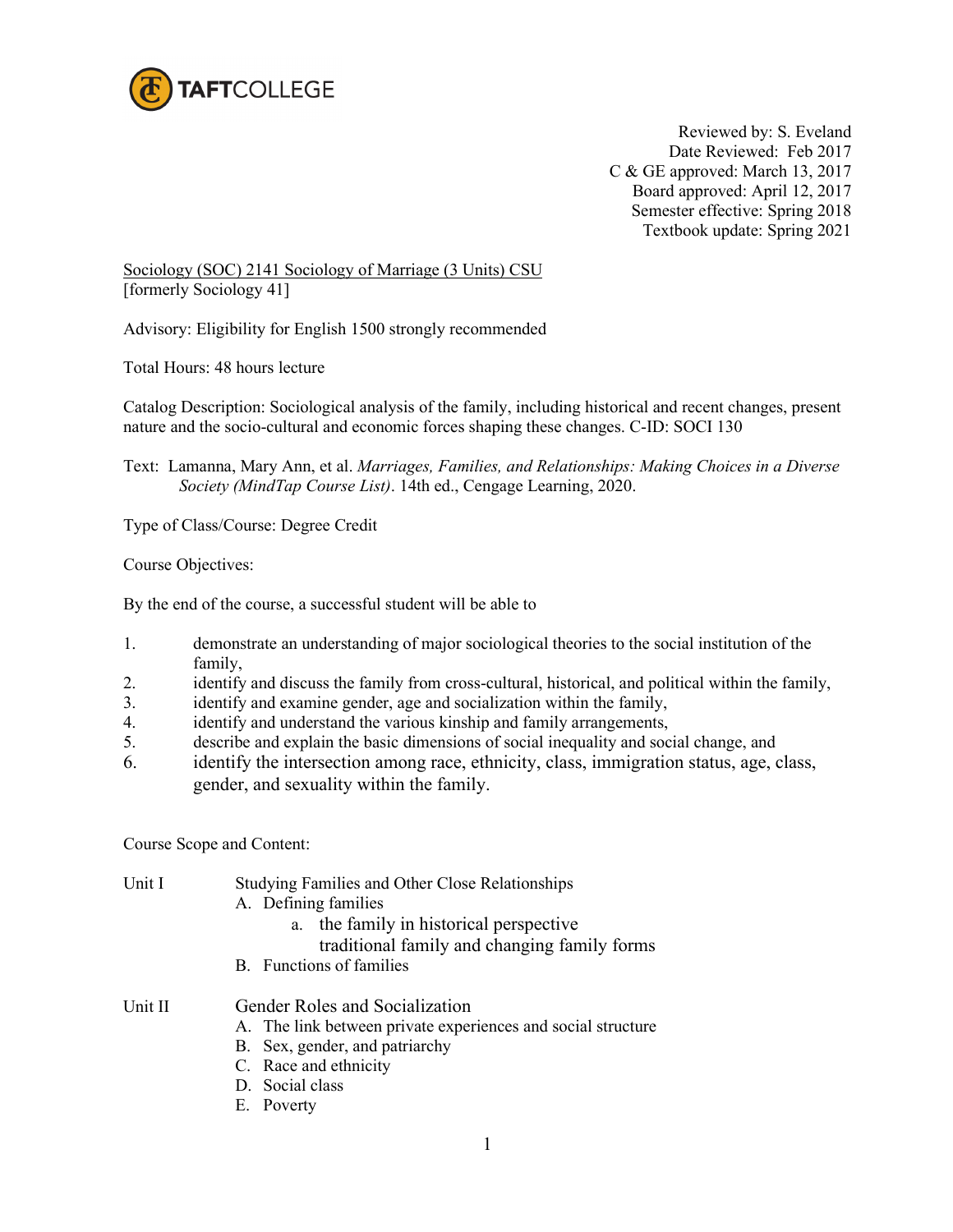

|           | F. The intersections of sex, gender, race, ethnicity, and class                                                                                                                                                                                                                                                                                                               |
|-----------|-------------------------------------------------------------------------------------------------------------------------------------------------------------------------------------------------------------------------------------------------------------------------------------------------------------------------------------------------------------------------------|
| Unit III  | Singlehood, Cohabitation and Other Non-marital Options<br>A. Singlehood<br><b>B.</b> Friendships<br>C. Dating, courting, and mate selection<br>D. Cohabitation                                                                                                                                                                                                                |
| Unit IV   | <b>Communication Patterns</b><br>A. The importance of communication<br>B. The cultural context of communication: embracing difference<br>C. Types of communication<br>D. Sex differences in communication<br>E. Communicating to keep your relationships strong: self-disclosure<br>F. Conflict, communication, and problem solving<br>G. Power, control, and decision making |
| Unit V    | Marriage<br>A. Marriage: here, there, and everywhere<br>B. Marriage in U.S. history<br>C. Marriage in the $21st$ Century<br>D. The marriage premium happiness, health, and economic security<br>E. Equality of marriage benefits<br>F. Marital satisfaction and success                                                                                                       |
| Unit VI   | Parents and Children<br>A. Population and fertility trends worldwide<br>B. Fertility in the U.S.<br>C. The costs and rewards of raising children<br>D. Remaining childfree<br>E. The interconnection of micro and macro: childbirth<br>F. Other paths to parenthood: adoption<br>G. The transition to parenthood                                                              |
| Unit VII  | Raising Children<br>A. Parenting: it's not the same everywhere<br>Socialization: learning to be human<br>В.<br>C. Parenting styles<br>D. Mothering<br>E. Fathering<br>F. Children's influence on their parents<br>G. Parenting and family contexts                                                                                                                            |
| Unit VIII | <b>Families and Work</b><br>The changing dynamics of the workplace<br>А.<br>B. Life in a recession<br>C. Family work at home<br>D. Juggling work and family life<br>E. Diversity in families: why we chose to live in Hungary<br>Today's children<br>F.                                                                                                                       |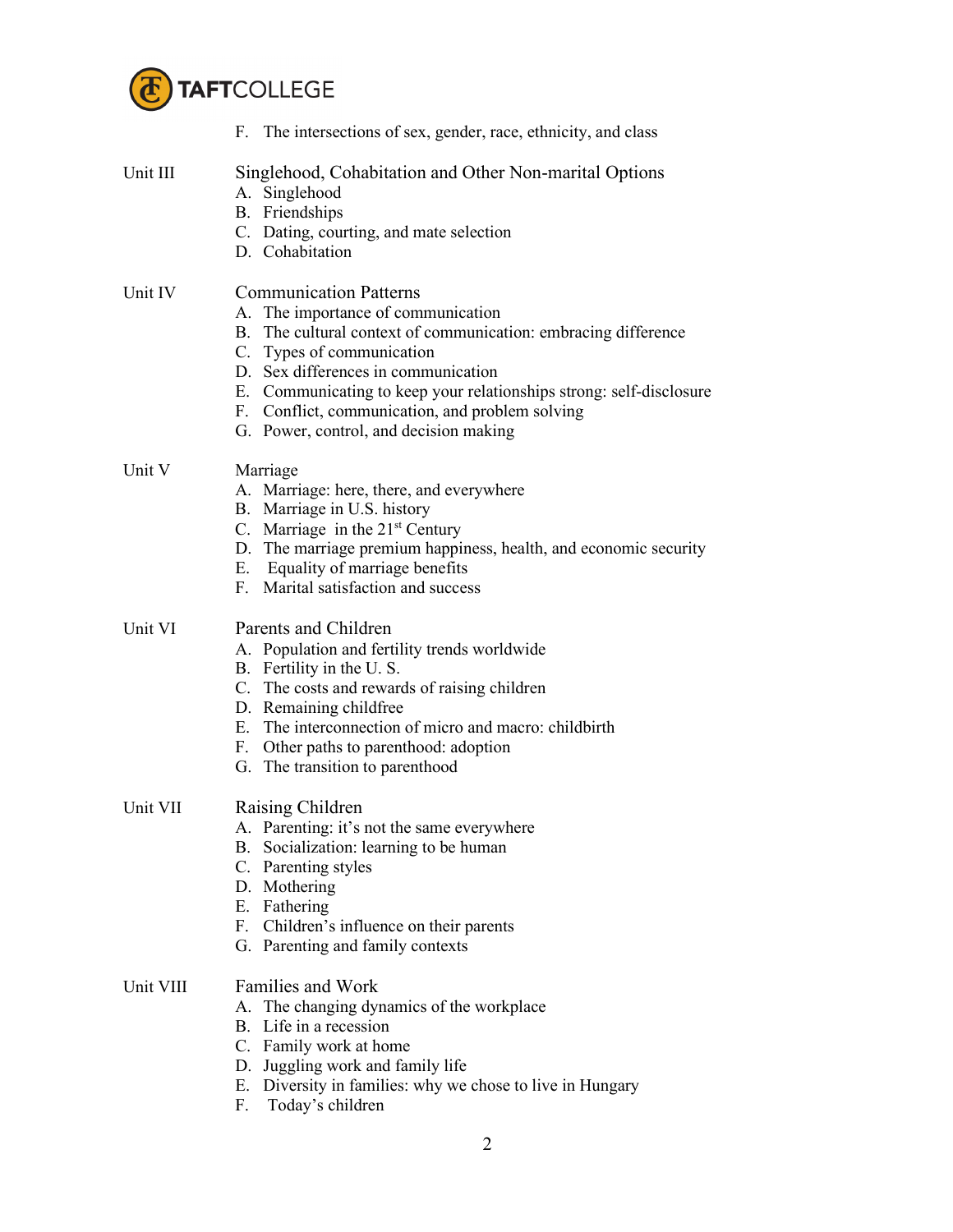

| Unit IX   | Family Violence, Crises and Change<br>A. The nature of stress and crisis<br>B. Intimate partner violence<br>C. Child abuse and neglect<br>D. Elder abuse<br>E. Explanations for violence among intimates<br>F. The public's response                         |
|-----------|--------------------------------------------------------------------------------------------------------------------------------------------------------------------------------------------------------------------------------------------------------------|
| Unit X    | Separation and Divorce<br>A. Divorce in the United States<br>B. Reasons people divorce<br>C. Experiencing divorce<br>D. Divorce and children: child support<br>E. Effects of divorce on children<br>F. Legal procedures for divorce<br>G. The 'good divorce' |
| Unit XI   | Family Life, Partnering, and Remarriage after Divorce<br>A. Being single again<br>B. Repartnering after divorce<br>C. Remarriage<br>D. Stepfamilies<br>E. Surviving and thriving in stepfamilies                                                             |
| Unit XII  | Aging and Family Life<br>A. The demographic revolution<br>B. Aging in historical perspective<br>C. Family transitions<br>D. The aging couple<br>E. Widowhood<br>F. Grandparents and their grandchildren<br>G. Retirement<br>H. Health                        |
| Unit XIII | Future of the Family<br>A. What families need to flourish?<br>B. Family policy<br>C. Building resilience: general policies and programs to<br>D. Policies and programs for children<br>E. Policies and programs for the elderly                              |

Learning Activities Required Outside of Class:

The students in this class will spend a minimum of 6 hours per week outside of the regular class time doing the following:

support families

- 1. Studying
- 2. Answering questions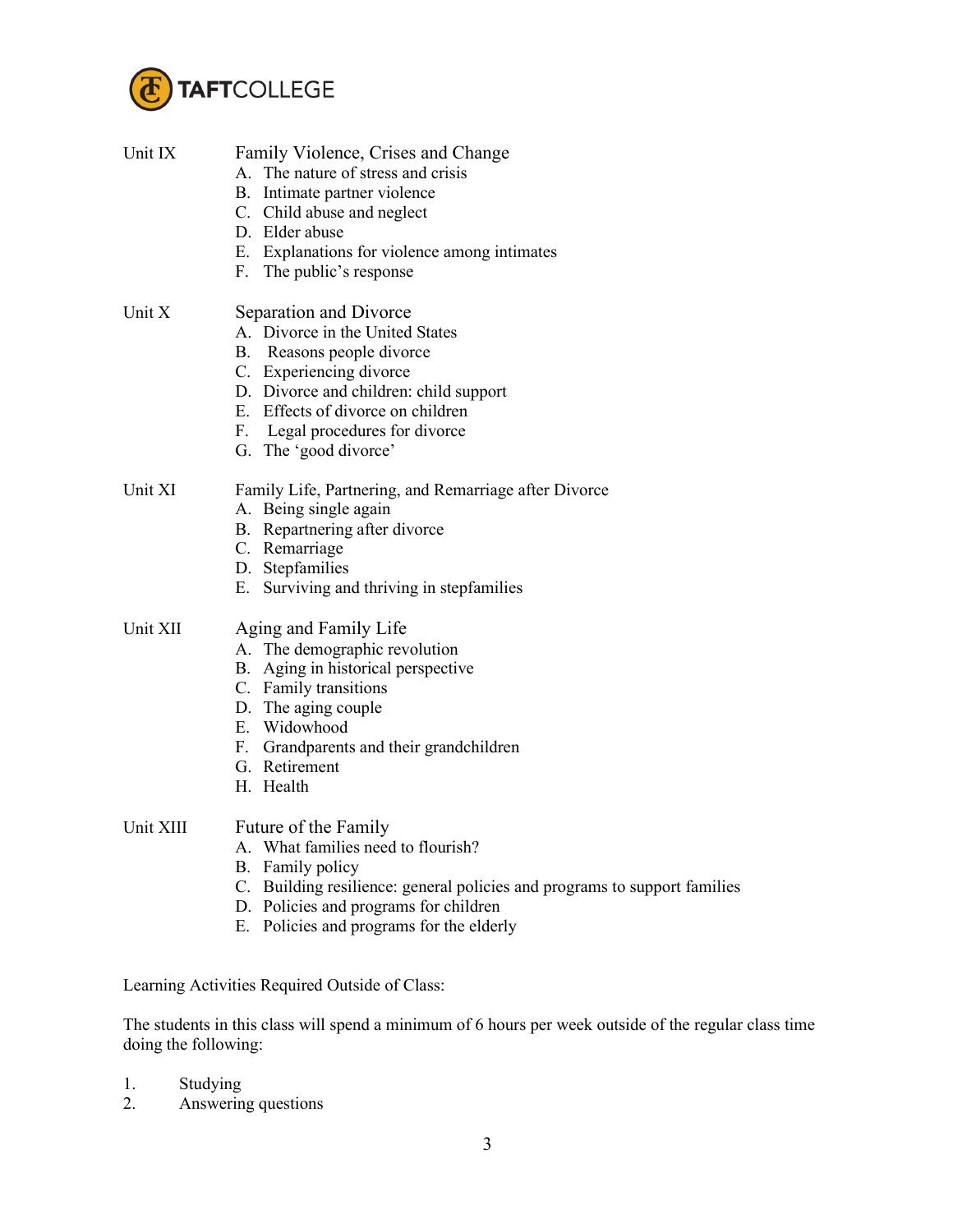

- 3. Completing required reading<br>4. Completing written work
- Completing written work

Methods of Instruction:

- 1. Lectures<br>2. Class dis
- 2. Class discussions<br>3. Audiovisual prese
- Audiovisual presentations
- 4. Small group activities
- 5. Out-of-class activities
- 6. Guest speakers

Methods of Evaluation:

- 1. Objective exams
- 2. Written assignments<br>3. Application exercises
- 3. Application exercises<br>4. Research project
- Research project
- 5. Field journal
- 6. Oral presentations<br>7. Reflection and disc
- Reflection and discussion

Supplemental Data:

| TOP Code:                   | 220800: Sociology                      |
|-----------------------------|----------------------------------------|
| <b>SAM Priority Code:</b>   | E: Non-Occupational                    |
| <b>Distance Education:</b>  | Online; Offline                        |
| Funding Agency:             | Y: Not Applicable(funds not used)      |
| Program Status:             | 1: Program Applicable                  |
| Noncredit Category:         | Y: Not Applicable, Credit Course       |
| Special Class Status:       | N: Course is not a special class       |
| <b>Basic Skills Status:</b> | N: Course is not a basic skills course |